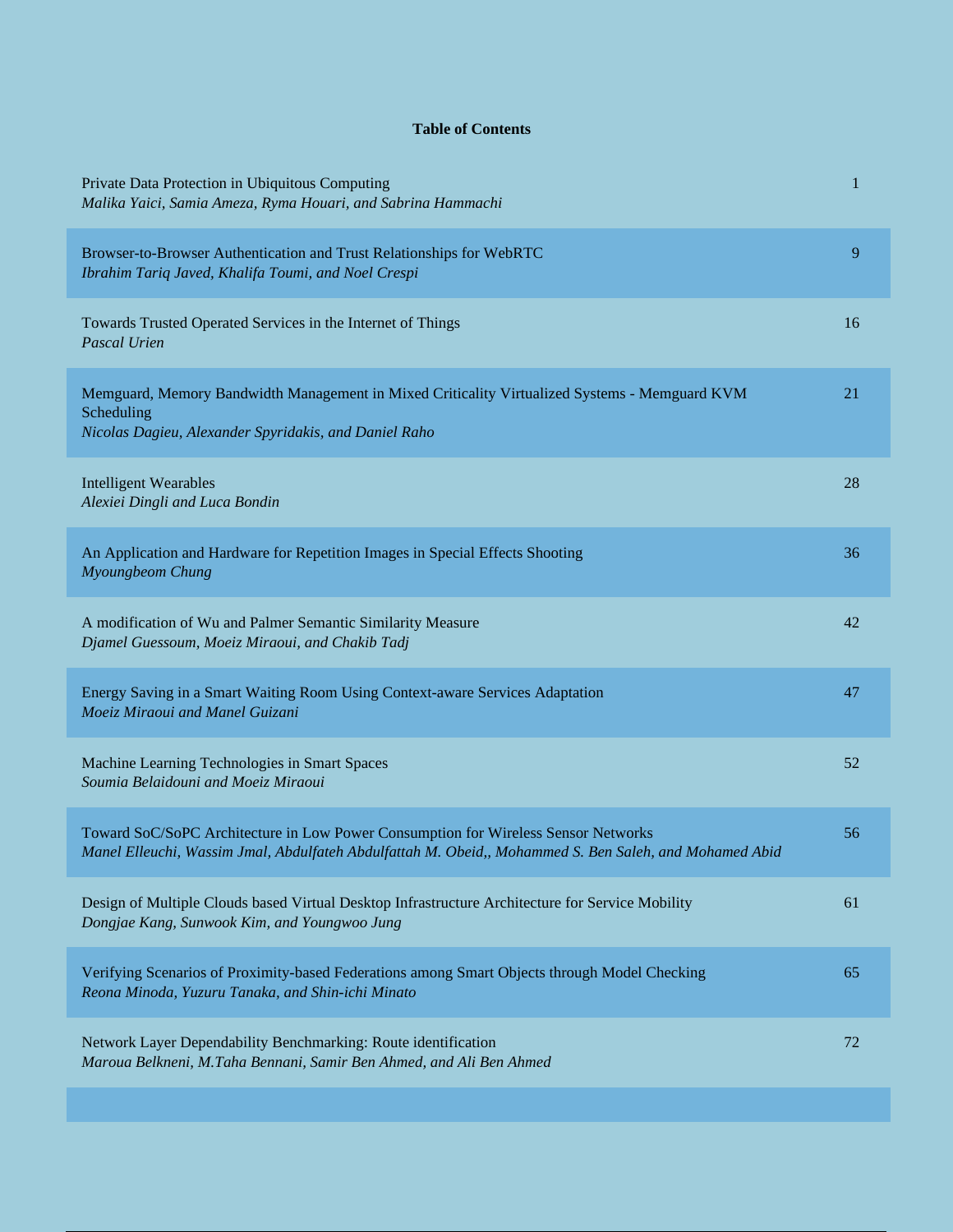| Towards Security Solutions in IoT Sensor Network and Middleware<br>Cicero Woshington Saraiva Leite, Fabio Lucas Faleiro Naves, Leonardo Lourenco Lacerda, Cicero Samuel<br>Clemente Rodrigues, and Geiziany Mendes da Silva | 78  |
|-----------------------------------------------------------------------------------------------------------------------------------------------------------------------------------------------------------------------------|-----|
| Primary Access Procedures in M2M Networks<br>Abdullah Balci and Radosveta Sokullu                                                                                                                                           | 84  |
| Problems in Adopting Middlewares for IoT: A Survey<br>Marcos Gregorio, Roberto Santos, Cleber Barros, and Geiziany Silva                                                                                                    | 90  |
| A Review of User Interface Description Languages for Mobile Applications<br>Nikola Mitrovic, Carlos Bobed, and Eduardo Mena                                                                                                 | 96  |
| A Motivational Study regarding IoT and Middleware for Health Systems<br>Andre Pedroza dos Santos, Dalfrede Welkener Soares Lima, Fhelipe Silva Freitas, and Geiziany Mendes da Silva                                        | 102 |
| Vehicular Ad Hoc Networks: A Focused Survey - Advances and Current Issues<br>Priscila Copeland Palmeira and Marcos Pereira dos Santos                                                                                       | 107 |
| R2TCA: New Tool for Developing Reconfigurable Real-Time Context-Aware Framework -Application to<br><b>Baggage Handling Systems-</b><br>Soumoud Fkaier, Mohamed Romdhani, Mohamed Khalgui, and Georg Frey                    | 113 |
| Wireframe Mockups to ConcurTaskTrees<br>Miroslav Sili, Christopher Mayer, and Daniel Pahr                                                                                                                                   | 120 |
| Stochastic Models of Traffic Flow Balancing and Management of Urban Transport Networks<br>Sergey Lesko, Dmitrii Zhukov, and Anton Alyoshkin                                                                                 | 126 |
| New Reconfigurable Middleware for Adaptive RTOS in Ubiquitous Devices<br>Aymen Gammoudi, Adel Benzina, Mohamed Khalgui, and Daniel Chillet                                                                                  | 131 |
| Comparing IoT Platforms under Middleware Requirements in an IoT Perspective<br>Thiago Gregorio, Artur Oliveira, Daniel Melo, and Geiziany Silva                                                                             | 138 |
| ZiZo: A Complete Tool Chain for the Modeling and Verification of Reconfigurable Function Blocks<br>Safa Guellouz, Adel Benzina, Mohamed Khalgui, and Georg Frey                                                             | 144 |
| Service and Workflow Engineering based on Semantic Web Technologies<br>Volkan Gezer and Simon Bergweiler                                                                                                                    | 152 |
| CloudFlow - An Infrastructure for Engineering Workflows in the Cloud<br>Havard Heitlo Holm, Jon M. Hjelmervik, and Volkan Gezer                                                                                             | 158 |